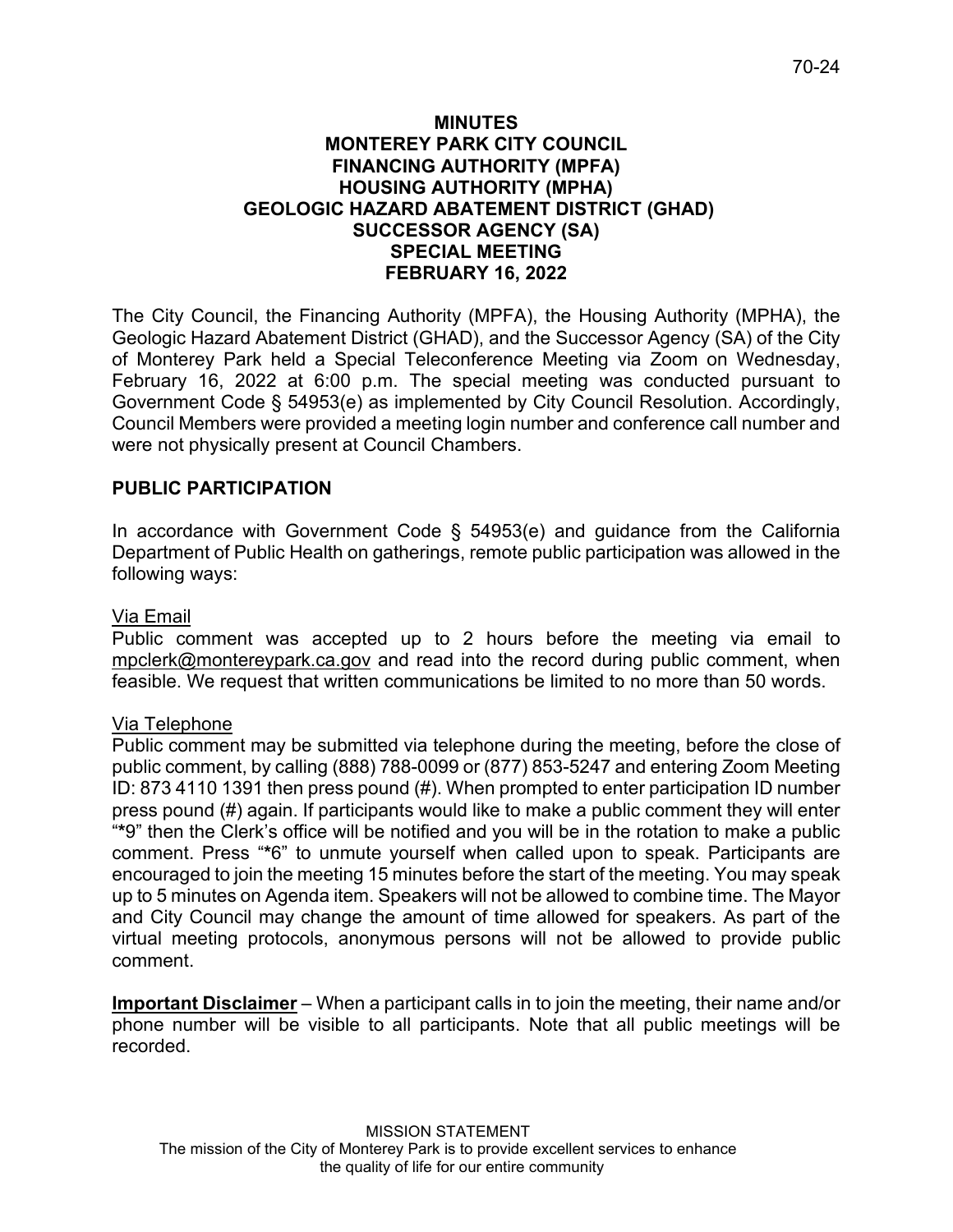**CALL TO ORDER:**

Mayor Lo called the meeting to order at 6:00 p.m.

### **ROLL CALL:**

Deputy City Clerk Cindy Trang called the roll: Council Members Present: Peter Chan, Henry Lo, Yvonne Yiu Council Members Absent: Hans Liang, Fred Sornoso

**ALSO PRESENT:** City Manager Ron Bow, City Attorney Karl Berger, Assistant City Manager Inez Alvarez, Director of Human Resources & Risk Management Christine Tomikawa, Deputy City Clerk Cindy Trang

#### **PUBLIC COMMUNICATIONS** - None

#### **ORAL AND WRITTEN COMMUNICATIONS** – None

#### **1. OPEN SESSION**

#### **1A. APPOINT LABOR NEGOTIATORS**

**Action Taken:** The City Council appointed Steve Berliner, Esq. from Liebert Cassidy & Whitmore (the City's special counsel for labor matters) and Christine Tomikawa, Director of Human Resources and Risk Management as the City's Labor Negotiators for: Confidential Employees' Association, Firefighters' Association, Mid-Management Association, Police Captains' Association, Police Officers' Association, Police Officers' Mid-Management Association, Professional Chief Officers' Association, and Service Employees International Union, Local 721.

**Motion:** Moved by Council Member Chan and seconded by Council Member Yiu, motion carried by the following vote:

Ayes: Council Members: Yiu, Chan, Lo Noes: Council Members: None Absent: Council Members: Liang, Sornoso Abstain: Council Members: None